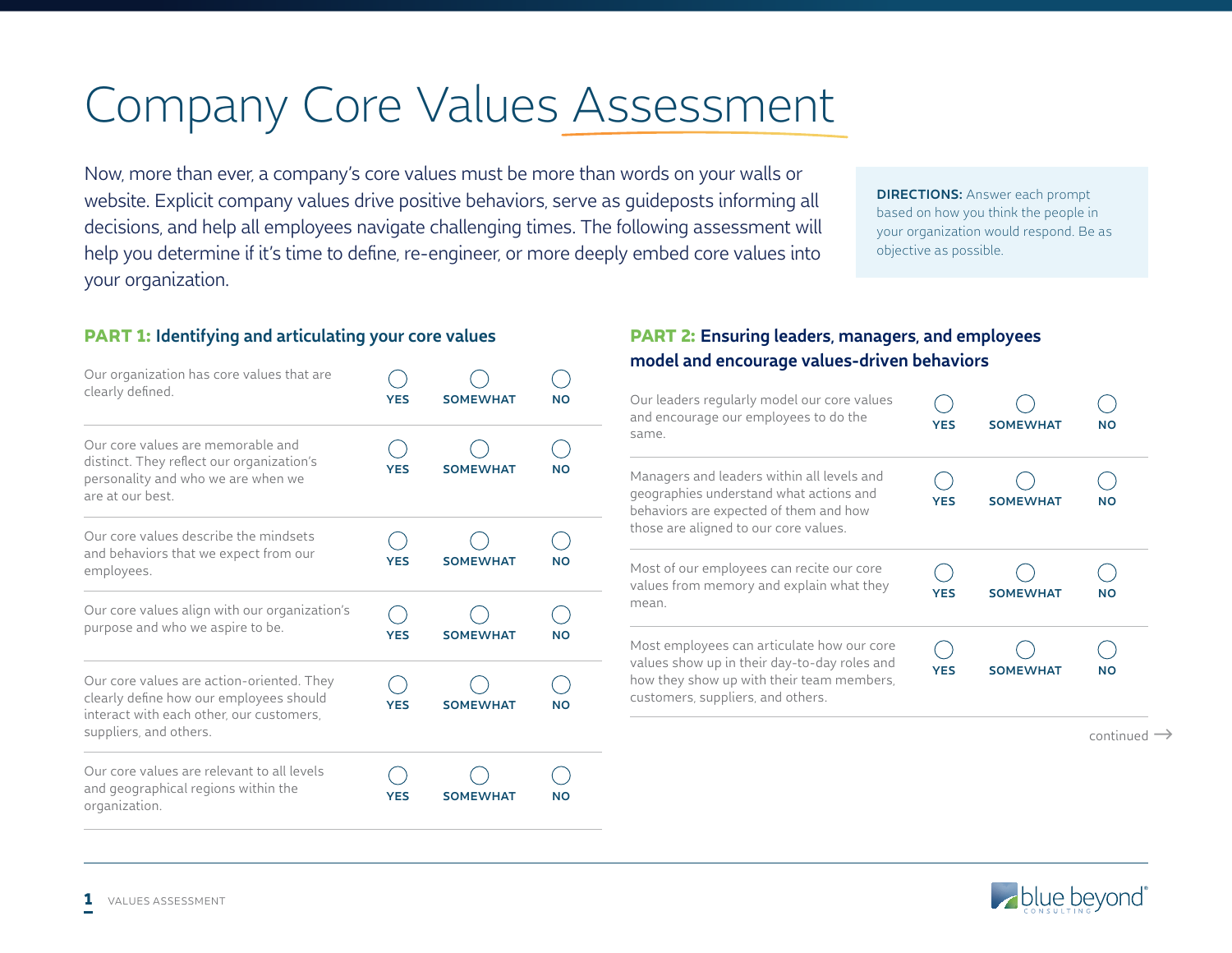# PART 3: **Actively promoting core values and keeping them top-of-mind**

| Our core values are regularly communicated<br>and visibly displayed throughout our<br>workplace, websites, and intranet sites.  | YES        | <b>SOMEWHAT</b> | NΟ |
|---------------------------------------------------------------------------------------------------------------------------------|------------|-----------------|----|
| Our values are represented using unique<br>visual icons and images that are quickly and<br>easily recognized by our employees.  | YES        | <b>SOMEWHAT</b> | NΟ |
| Our values are visible in how we show up in<br>our relationships with our colleagues, our<br>customers, and other stakeholders. | YES        | <b>SOMEWHAT</b> | NΟ |
| We frequently deploy "culture campaigns"<br>that spotlight a particular core value.                                             | <b>YES</b> | <b>SOMEWHAT</b> | NΟ |
| We recognize and reward employees<br>for demonstrating our core values and<br>behaviors.                                        | YES        | <b>SOMEWHAT</b> | NΟ |

# PART 4: **Embedding values throughout business processes, practices, and tools**

| Our values inform our decision making at<br>the leadership level.                                                                            | <b>YES</b> | <b>SOMEWHAT</b> | <b>NO</b> |
|----------------------------------------------------------------------------------------------------------------------------------------------|------------|-----------------|-----------|
| Our values show up in the language<br>we regularly use when speaking about<br>company plans and initiatives.                                 | <b>YES</b> | <b>SOMEWHAT</b> | <b>NO</b> |
| Our core values strongly influence our<br>annual performance evaluations and the<br>way we think about talent.                               | <b>YES</b> | <b>SOMEWHAT</b> | <b>NO</b> |
| During challenging times, values come up<br>frequently in conversation and serve as a<br>"north star" to help us navigate the next<br>steps. | <b>YES</b> | <b>SOMEWHAT</b> | <b>NO</b> |

#### YOUR ORGANIZATION'S SCORE:

#### **Scoring Key:**

Each Yes = 2 pts Each Somewhat = 1 pt Each No = 0 pts

0

See the following page to understand your organization's score